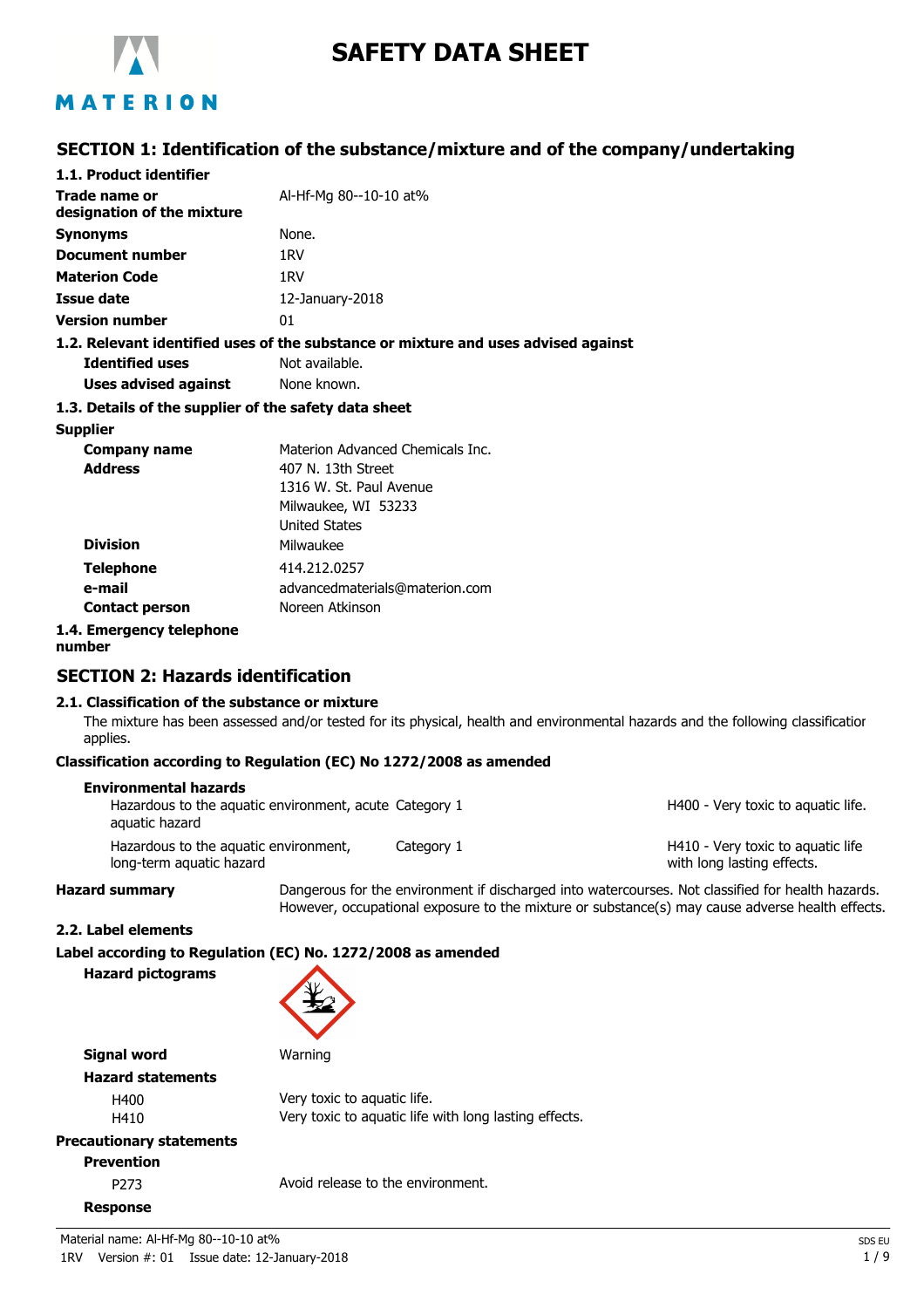| P391                              | Collect spillage.                                                                                                                                                                                                                                                                                                        |
|-----------------------------------|--------------------------------------------------------------------------------------------------------------------------------------------------------------------------------------------------------------------------------------------------------------------------------------------------------------------------|
| <b>Storage</b>                    | Store away from incompatible materials.                                                                                                                                                                                                                                                                                  |
| <b>Disposal</b>                   |                                                                                                                                                                                                                                                                                                                          |
| P501                              | Dispose of contents/container in accordance with local/regional/national/international regulations.                                                                                                                                                                                                                      |
| Supplemental label<br>information | 48,51 % of the mixture consists of component(s) of unknown acute hazards to the aquatic<br>environment. 48,51 % of the mixture consists of component(s) of unknown long-term hazards to<br>the aquatic environment.<br>For further information, please contact the Product Stewardship Department at $+1.800.862.4118$ . |

### **2.3. Other hazards** None known.

# **SECTION 3: Composition/information on ingredients**

### **3.2. Mixtures**

The components are not hazardous or are below required disclosure limits.

### **List of abbreviations and symbols that may be used above**

M: M-factor

vPvB: very persistent and very bioaccumulative substance.

PBT: persistent, bioaccumulative and toxic substance.

#: This substance has been assigned Community workplace exposure limit(s).

**Composition comments** The full text for all H-statements is displayed in section 16.

## **SECTION 4: First aid measures**

| <b>General information</b>             | Ensure that medical personnel are aware of the material(s) involved, and take precautions to<br>protect themselves. |
|----------------------------------------|---------------------------------------------------------------------------------------------------------------------|
| 4.1. Description of first aid measures |                                                                                                                     |
| <b>Inhalation</b>                      | Move to fresh air. Call a physician if symptoms develop or persist.                                                 |
| <b>Skin contact</b>                    | Wash off with soap and water. Get medical attention if irritation develops and persists.                            |
| Eye contact                            | Rinse with water. Get medical attention if irritation develops and persists.                                        |

### **Ingestion** Rinse mouth. Get medical attention if symptoms occur. **4.2. Most important** Direct contact with eyes may cause temporary irritation. **symptoms and effects, both acute and delayed**

#### **4.3. Indication of any** Treat symptomatically. **immediate medical attention and special treatment needed**

# **SECTION 5: Firefighting measures**

| General fire hazards                                                                       | No unusual fire or explosion hazards noted.                                                         |
|--------------------------------------------------------------------------------------------|-----------------------------------------------------------------------------------------------------|
| 5.1. Extinguishing media<br>Suitable extinguishing<br>media                                | Powder. Dry sand.                                                                                   |
| Unsuitable extinguishing<br>media                                                          | Water. Do not use water jet as an extinguisher, as this will spread the fire. Carbon dioxide (CO2). |
| 5.2. Special hazards arising<br>from the substance or<br>mixture                           | During fire, gases hazardous to health may be formed.                                               |
| 5.3. Advice for firefighters<br><b>Special protective</b><br>equipment for<br>firefighters | Self-contained breathing apparatus and full protective clothing must be worn in case of fire.       |
| <b>Special firefighting</b><br>procedures                                                  | Move containers from fire area if you can do so without risk.                                       |
| Specific methods                                                                           | Use standard firefighting procedures and consider the hazards of other involved materials.          |
|                                                                                            |                                                                                                     |

## **SECTION 6: Accidental release measures**

### **6.1. Personal precautions, protective equipment and emergency procedures**

| For non-emergency<br>personnel | Keep unnecessary personnel away. Keep people away from and upwind of spill/leak. Wear<br>appropriate protective equipment and clothing during clean-up. Ensure adequate ventilation. Local<br>authorities should be advised if significant spillages cannot be contained. For personal protection,<br>see section 8 of the SDS. |
|--------------------------------|---------------------------------------------------------------------------------------------------------------------------------------------------------------------------------------------------------------------------------------------------------------------------------------------------------------------------------|
| For emergency<br>responders    | Keep unnecessary personnel away. Use personal protection recommended in Section 8 of the SDS.                                                                                                                                                                                                                                   |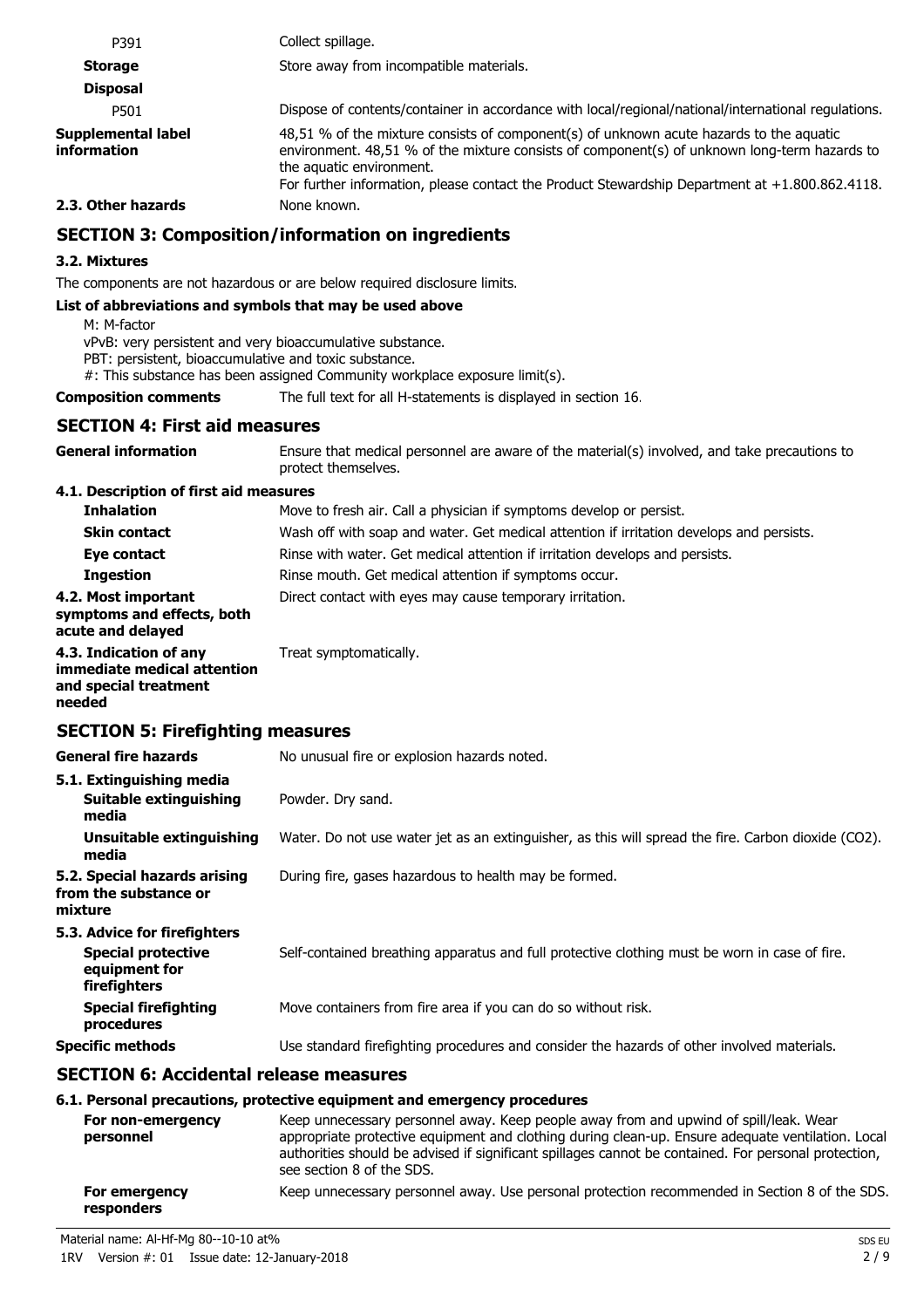| 6.2. Environmental                     | Avoid release to the environment. Inform appropriate managerial or supervisory personnel of all     |
|----------------------------------------|-----------------------------------------------------------------------------------------------------|
| precautions                            | environmental releases. Prevent further leakage or spillage if safe to do so.                       |
| 6.3. Methods and material for          | Prevent product from entering drains. Stop the flow of material, if this is without risk. Following |
| containment and cleaning up            | product recovery, flush area with water.                                                            |
| 6.4. Reference to other<br>sections    | For personal protection, see section 8 of the SDS. For waste disposal, see section 13 of the SDS.   |
| <b>SECTION 7: Handling and storage</b> |                                                                                                     |

| 7.1. Precautions for safe<br>handling                                   | Provide adequate ventilation. Avoid prolonged exposure. Wear appropriate personal protective<br>equipment. Avoid release to the environment. |
|-------------------------------------------------------------------------|----------------------------------------------------------------------------------------------------------------------------------------------|
| 7.2. Conditions for safe<br>storage, including any<br>incompatibilities | Store in original tightly closed container. Store away from incompatible materials (see Section 10 of<br>the SDS).                           |
| 7.3. Specific end use(s)                                                | Not available.                                                                                                                               |

# **SECTION 8: Exposure controls/personal protection**

### **8.1. Control parameters**

# **Occupational exposure limits**

| Austria. MAK List, OEL Ordinance (GwV), BGBI. II, no. 184/2001<br><b>Components</b>                                        | <b>Type</b> | <b>Value</b>              | <b>Form</b>                                |
|----------------------------------------------------------------------------------------------------------------------------|-------------|---------------------------|--------------------------------------------|
|                                                                                                                            |             |                           |                                            |
| Aluminium (CAS 7429-90-5)                                                                                                  | <b>MAK</b>  | 5 mg/m $3$                | Respirable fraction.                       |
|                                                                                                                            | <b>STEL</b> | $10$ mg/m $3$             | Inhalable fraction.<br>Inhalable fraction. |
|                                                                                                                            |             | 20 mg/m3<br>$10$ mg/m $3$ | Respirable fraction.                       |
| Hafnium (CAS 7440-58-6)                                                                                                    | <b>MAK</b>  | $0,5$ mg/m3               | Inhalable fraction.                        |
|                                                                                                                            | <b>STEL</b> | 5 mg/m $3$                | Inhalable fraction.                        |
|                                                                                                                            |             |                           |                                            |
| <b>Belgium. Exposure Limit Values.</b><br><b>Components</b>                                                                | <b>Type</b> | <b>Value</b>              | <b>Form</b>                                |
| Aluminium (CAS 7429-90-5)                                                                                                  | <b>TWA</b>  | 1 mg/m3                   | Respirable fraction.                       |
| Hafnium (CAS 7440-58-6)                                                                                                    | <b>TWA</b>  | $0,5$ mg/m3               |                                            |
| Bulgaria. OELs. Regulation No 13 on protection of workers against risks of exposure to chemical agents at work             |             |                           |                                            |
| <b>Components</b>                                                                                                          | <b>Type</b> | <b>Value</b>              | <b>Form</b>                                |
| Aluminium (CAS 7429-90-5)                                                                                                  | <b>TWA</b>  | 2 mg/m $3$                |                                            |
|                                                                                                                            |             | $10$ mg/m $3$             | Dust.                                      |
|                                                                                                                            |             | $1,5$ mg/m3               | Respirable fraction.                       |
| Croatia. Dangerous Substance Exposure Limit Values in the Workplace (ELVs), Annexes 1 and 2, Narodne Novine,               |             |                           |                                            |
| 13/09<br><b>Components</b>                                                                                                 | <b>Type</b> | <b>Value</b>              | <b>Form</b>                                |
| Aluminium (CAS 7429-90-5)                                                                                                  | <b>MAC</b>  | $4$ mg/m $3$              | Respirable dust.                           |
|                                                                                                                            |             | $10$ mg/m $3$             | Total dust.                                |
|                                                                                                                            |             |                           |                                            |
| <b>Czech Republic. OELs. Government Decree 361</b><br><b>Components</b>                                                    | <b>Type</b> | <b>Value</b>              | <b>Form</b>                                |
| Aluminium (CAS 7429-90-5)                                                                                                  | <b>TWA</b>  | $10$ mg/m $3$             | Dust.                                      |
| <b>Denmark. Exposure Limit Values</b>                                                                                      |             |                           |                                            |
| <b>Components</b>                                                                                                          | <b>Type</b> | <b>Value</b>              | <b>Form</b>                                |
| Aluminium (CAS 7429-90-5)                                                                                                  | <b>TLV</b>  | 5 mg/m $3$                | Dust and fume.                             |
|                                                                                                                            |             | $5$ mg/m $3$              | Fume.                                      |
|                                                                                                                            |             | $2$ mg/m $3$              | Respirable dust and/or                     |
|                                                                                                                            |             |                           | fume.                                      |
| Hafnium (CAS 7440-58-6)                                                                                                    | <b>TLV</b>  | $0,5$ mg/m3               | Dust.                                      |
| Estonia. OELs. Occupational Exposure Limits of Hazardous Substances. (Annex of Regulation No. 293 of 18<br>September 2001) |             |                           |                                            |
| <b>Components</b>                                                                                                          | <b>Type</b> | <b>Value</b>              | <b>Form</b>                                |
| Aluminium (CAS 7429-90-5)                                                                                                  | <b>TWA</b>  | $4$ mg/m $3$              | Respirable dust.                           |
|                                                                                                                            |             | $10 \text{ mg/m}$         | Total dust.                                |
| <b>Finland. Workplace Exposure Limits</b>                                                                                  |             |                           |                                            |
| <b>Components</b>                                                                                                          | <b>Type</b> | <b>Value</b>              | <b>Form</b>                                |
| Aluminium (CAS 7429-90-5)                                                                                                  | <b>TWA</b>  | $1,5$ mg/m3               | Welding fume.                              |
| Hafnium (CAS 7440-58-6)                                                                                                    | <b>TWA</b>  | $0,5$ mg/m3               |                                            |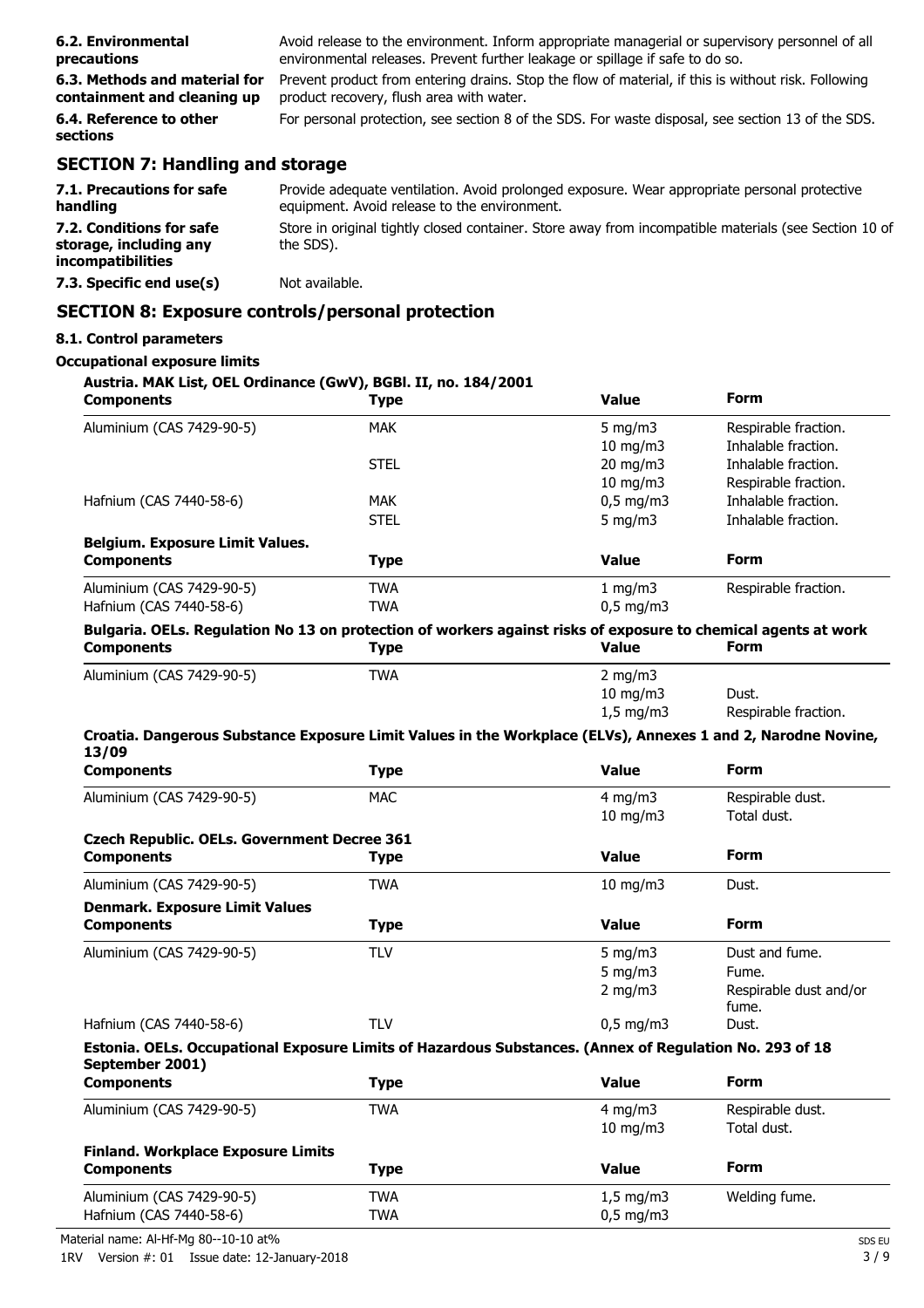| France. Threshold Limit Values (VLEP) for Occupational Exposure to Chemicals in France, INRS ED 984<br><b>Components</b> | <b>Type</b> | <b>Value</b>                     | Form                                        |
|--------------------------------------------------------------------------------------------------------------------------|-------------|----------------------------------|---------------------------------------------|
| Aluminium (CAS 7429-90-5)                                                                                                | <b>VME</b>  | 5 mg/m $3$<br>5 mg/m $3$         | Dust.<br>Welding fume.                      |
| Hafnium (CAS 7440-58-6)                                                                                                  | <b>VME</b>  | $10 \text{ mg/m}$<br>$0.5$ mg/m3 |                                             |
| Germany. DFG MAK List (advisory OELs). Commission for the Investigation of Health Hazards of Chemical                    |             |                                  |                                             |
| <b>Compounds in the Work Area (DFG)</b>                                                                                  |             |                                  |                                             |
| <b>Components</b>                                                                                                        | <b>Type</b> | <b>Value</b>                     | <b>Form</b>                                 |
| Aluminium (CAS 7429-90-5)                                                                                                | <b>TWA</b>  | $4 \text{ mg/m}$                 | Inhalable fraction.                         |
|                                                                                                                          |             | $1,5$ mg/m3                      | Respirable fraction.                        |
| Germany. TRGS 900, Limit Values in the Ambient Air at the Workplace                                                      |             |                                  |                                             |
| <b>Components</b>                                                                                                        | <b>Type</b> | <b>Value</b>                     | <b>Form</b>                                 |
| Aluminium (CAS 7429-90-5)                                                                                                | <b>AGW</b>  | $10$ mg/m $3$<br>$1,25$ mg/m3    | Inhalable fraction.<br>Respirable fraction. |
| Greece. OELs (Decree No. 90/1999, as amended)                                                                            |             |                                  |                                             |
| <b>Components</b>                                                                                                        | <b>Type</b> | <b>Value</b>                     | <b>Form</b>                                 |
| Aluminium (CAS 7429-90-5)                                                                                                | <b>TWA</b>  | 5 mg/m $3$                       | Inhalable                                   |
|                                                                                                                          |             | $10$ mg/m $3$                    | Pyrophoric powder.                          |
|                                                                                                                          |             | $10$ mg/m $3$                    | Welding fume.                               |
| Hafnium (CAS 7440-58-6)                                                                                                  | <b>STEL</b> | $10$ mg/m $3$<br>$1,5$ mg/m3     | Respirable.                                 |
|                                                                                                                          | <b>TWA</b>  | $0,5$ mg/m3                      |                                             |
| Hungary. OELs. Joint Decree on Chemical Safety of Workplaces                                                             |             |                                  |                                             |
| <b>Components</b>                                                                                                        | <b>Type</b> | <b>Value</b>                     | <b>Form</b>                                 |
| Aluminium (CAS 7429-90-5)                                                                                                | <b>TWA</b>  | $6$ mg/m3                        | Respirable.                                 |
| Iceland. OELs. Regulation 154/1999 on occupational exposure limits                                                       |             |                                  |                                             |
| <b>Components</b>                                                                                                        | <b>Type</b> | <b>Value</b>                     | <b>Form</b>                                 |
| Aluminium (CAS 7429-90-5)                                                                                                | <b>TWA</b>  | 5 mg/m $3$                       | Fume.                                       |
|                                                                                                                          |             | $10$ mg/m $3$                    | Dust.                                       |
| Hafnium (CAS 7440-58-6)                                                                                                  | <b>TWA</b>  | $0,5$ mg/m3                      | Dust.                                       |
| <b>Ireland. Occupational Exposure Limits</b><br><b>Components</b>                                                        | <b>Type</b> | <b>Value</b>                     | <b>Form</b>                                 |
| Aluminium (CAS 7429-90-5)                                                                                                | TWA         | 1 ppm                            | Respirable dust.                            |
| Hafnium (CAS 7440-58-6)                                                                                                  | <b>STEL</b> | $1,5$ mg/m3                      |                                             |
|                                                                                                                          | <b>TWA</b>  | $0,5$ mg/m3                      |                                             |
| <b>Italy. Occupational Exposure Limits</b>                                                                               |             |                                  |                                             |
| <b>Components</b>                                                                                                        | <b>Type</b> | <b>Value</b>                     | Form                                        |
| Aluminium (CAS 7429-90-5)                                                                                                | <b>TWA</b>  | 1 mg/m3                          | Respirable fraction.                        |
| Hafnium (CAS 7440-58-6)                                                                                                  | <b>TWA</b>  | $0,5$ mg/m3                      |                                             |
| Latvia. OELs. Occupational exposure limit values of chemical substances in work environment<br><b>Components</b>         | <b>Type</b> | <b>Value</b>                     |                                             |
| Aluminium (CAS 7429-90-5)                                                                                                | <b>TWA</b>  | $2$ mg/m $3$                     |                                             |
| Lithuania. OELs. Limit Values for Chemical Substances, General Requirements                                              |             |                                  |                                             |
| <b>Components</b>                                                                                                        | <b>Type</b> | <b>Value</b>                     | Form                                        |
| Aluminium (CAS 7429-90-5)                                                                                                | <b>TWA</b>  | 5 mg/m $3$                       | Inhalable fraction.                         |
|                                                                                                                          |             | $2$ mg/m $3$                     | Respirable fraction.                        |
| Norway. Administrative Norms for Contaminants in the Workplace                                                           |             |                                  |                                             |
| <b>Components</b>                                                                                                        | <b>Type</b> | <b>Value</b>                     | Form                                        |
| Aluminium (CAS 7429-90-5)                                                                                                | <b>TLV</b>  | $5$ mg/m $3$                     | Welding fume.                               |
|                                                                                                                          |             | $5$ mg/m $3$                     | Pyrophoric powder.                          |
| Hafnium (CAS 7440-58-6)                                                                                                  | <b>TLV</b>  | $0,5$ mg/m3                      |                                             |
| Poland. MACs. Regulation regarding maximum permissible concentrations and intensities of harmful factors in the          |             |                                  |                                             |
| work environment, Annex 1                                                                                                |             |                                  |                                             |
| <b>Components</b>                                                                                                        | <b>Type</b> | <b>Value</b>                     | <b>Form</b>                                 |
| Aluminium (CAS 7429-90-5)                                                                                                | <b>TWA</b>  | $2,5$ mg/m3                      | Inhalable fraction.                         |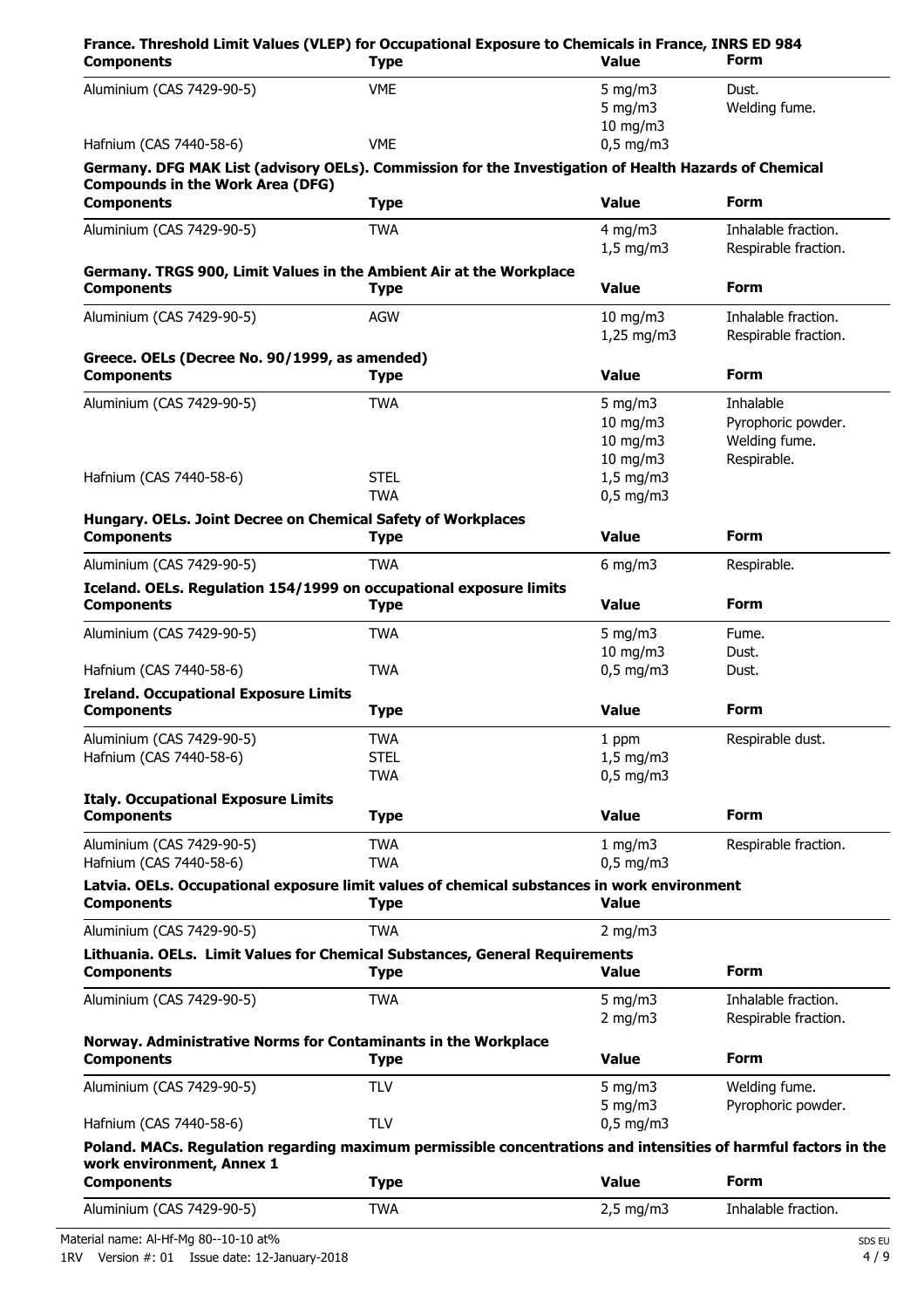| <b>Components</b>                                                                                                                        | <b>Type</b>              |                    |                        | <b>Value</b>                 | <b>Form</b>          |
|------------------------------------------------------------------------------------------------------------------------------------------|--------------------------|--------------------|------------------------|------------------------------|----------------------|
| Hafnium (CAS 7440-58-6)                                                                                                                  | <b>TWA</b>               |                    |                        | $1,2$ mg/m3<br>$0,5$ mg/m3   | Respirable fraction. |
| Portugal. VLEs. Norm on occupational exposure to chemical agents (NP 1796)<br><b>Components</b>                                          | <b>Type</b>              |                    |                        | <b>Value</b>                 | <b>Form</b>          |
| Aluminium (CAS 7429-90-5)<br>Hafnium (CAS 7440-58-6)                                                                                     | <b>TWA</b><br><b>TWA</b> |                    |                        | $10$ mg/m $3$<br>$0,5$ mg/m3 | Dust.                |
|                                                                                                                                          |                          |                    |                        |                              |                      |
| Romania. OELs. Protection of workers from exposure to chemical agents at the workplace<br><b>Components</b>                              | <b>Type</b>              |                    |                        | <b>Value</b>                 | <b>Form</b>          |
| Aluminium (CAS 7429-90-5)                                                                                                                | <b>STEL</b>              |                    |                        | $3 \text{ mg/m}$             | Fume.                |
|                                                                                                                                          |                          |                    |                        | $10$ mg/m $3$                | Dust.                |
|                                                                                                                                          | <b>TWA</b>               |                    |                        | $3$ mg/m $3$                 | Dust.                |
|                                                                                                                                          |                          |                    |                        | 1 mg/m3                      | Fume.                |
| Hafnium (CAS 7440-58-6)                                                                                                                  | <b>STEL</b>              |                    |                        | $0.5$ mg/m3                  |                      |
|                                                                                                                                          | <b>TWA</b>               |                    |                        | $0,2$ mg/m3                  |                      |
| Slovakia. OELs. Regulation No. 300/2007 concerning protection of health in work with chemical agents<br><b>Components</b>                | <b>Type</b>              |                    |                        | Value                        | <b>Form</b>          |
| Aluminium (CAS 7429-90-5)                                                                                                                | <b>TWA</b>               |                    |                        | $4$ mg/m $3$                 | Inhalable fraction.  |
|                                                                                                                                          |                          |                    |                        | $1,5$ mg/m3                  | Respirable fraction. |
| Slovenia. OELs. Regulations concerning protection of workers against risks due to exposure to chemicals while                            |                          |                    |                        |                              |                      |
| working (Official Gazette of the Republic of Slovenia)                                                                                   |                          |                    |                        |                              |                      |
| <b>Components</b>                                                                                                                        | <b>Type</b>              |                    |                        | <b>Value</b>                 | <b>Form</b>          |
| Hafnium (CAS 7440-58-6)                                                                                                                  | <b>TWA</b>               |                    |                        | $0,5$ mg/m3                  | Inhalable fraction.  |
| <b>Spain. Occupational Exposure Limits</b><br><b>Components</b>                                                                          | <b>Type</b>              |                    |                        | <b>Value</b>                 | <b>Form</b>          |
| Aluminium (CAS 7429-90-5)                                                                                                                | <b>TWA</b>               |                    |                        | 5 mg/m $3$                   | Welding fume.        |
|                                                                                                                                          |                          |                    |                        | $10$ mg/m $3$                | Dust.                |
| Hafnium (CAS 7440-58-6)                                                                                                                  | <b>TWA</b>               |                    |                        | $0,5$ mg/m3                  |                      |
| Sweden. OELs. Work Environment Authority (AV), Occupational Exposure Limit Values (AFS 2015:7)                                           |                          |                    |                        |                              | <b>Form</b>          |
| <b>Components</b>                                                                                                                        | <b>Type</b>              |                    |                        | <b>Value</b>                 |                      |
| Aluminium (CAS 7429-90-5)                                                                                                                | <b>TWA</b>               |                    |                        | 5 mg/m $3$                   | Total dust.          |
|                                                                                                                                          |                          |                    |                        | $2$ mg/m $3$                 | Respirable dust.     |
| Switzerland. SUVA Grenzwerte am Arbeitsplatz<br><b>Components</b>                                                                        | <b>Type</b>              |                    |                        | <b>Value</b>                 | <b>Form</b>          |
| Aluminium (CAS 7429-90-5)                                                                                                                | <b>TWA</b>               |                    |                        | $3$ mg/m $3$                 | Respirable dust.     |
| Hafnium (CAS 7440-58-6)                                                                                                                  | <b>TWA</b>               |                    |                        | $0,5$ mg/m3                  | Inhalable dust.      |
|                                                                                                                                          |                          |                    |                        |                              |                      |
| UK. EH40 Workplace Exposure Limits (WELs)<br><b>Components</b>                                                                           | <b>Type</b>              |                    |                        | <b>Value</b>                 | <b>Form</b>          |
| Aluminium (CAS 7429-90-5)                                                                                                                | <b>TWA</b>               |                    |                        | $4$ mg/m $3$                 | Respirable dust.     |
|                                                                                                                                          |                          |                    |                        | $10 \text{ mg/m}$            | Inhalable dust.      |
| <b>Biological limit values</b>                                                                                                           |                          |                    |                        |                              |                      |
| Croatia. BLV. Dangerous Substance Exposure Limit Values at Workplace, Annexes 4 (as amended)<br><b>Components</b><br><b>Value</b>        |                          | <b>Determinant</b> | <b>Specimen</b>        | <b>Sampling time</b>         |                      |
|                                                                                                                                          |                          | Aluminium          | Urine                  | $\ast$                       |                      |
| Aluminium (CAS 7429-90-5) 200 mg/l                                                                                                       |                          |                    |                        |                              |                      |
| * - For sampling details, please see the source document.                                                                                |                          |                    |                        |                              |                      |
| Slovakia. BLVs (Biological Limit Value). Regulation no. 355/2006 concerning protection of workers exposed to<br>chemical agents, Annex 2 |                          |                    |                        |                              |                      |
| <b>Components</b><br><b>Value</b>                                                                                                        |                          | <b>Determinant</b> | <b>Specimen</b>        | <b>Sampling time</b>         |                      |
| Aluminium (CAS 7429-90-5) 60 µg/g                                                                                                        |                          | Aluminium          | Creatinine in<br>urine | $\ast$                       |                      |

\* - For sampling details, please see the source document.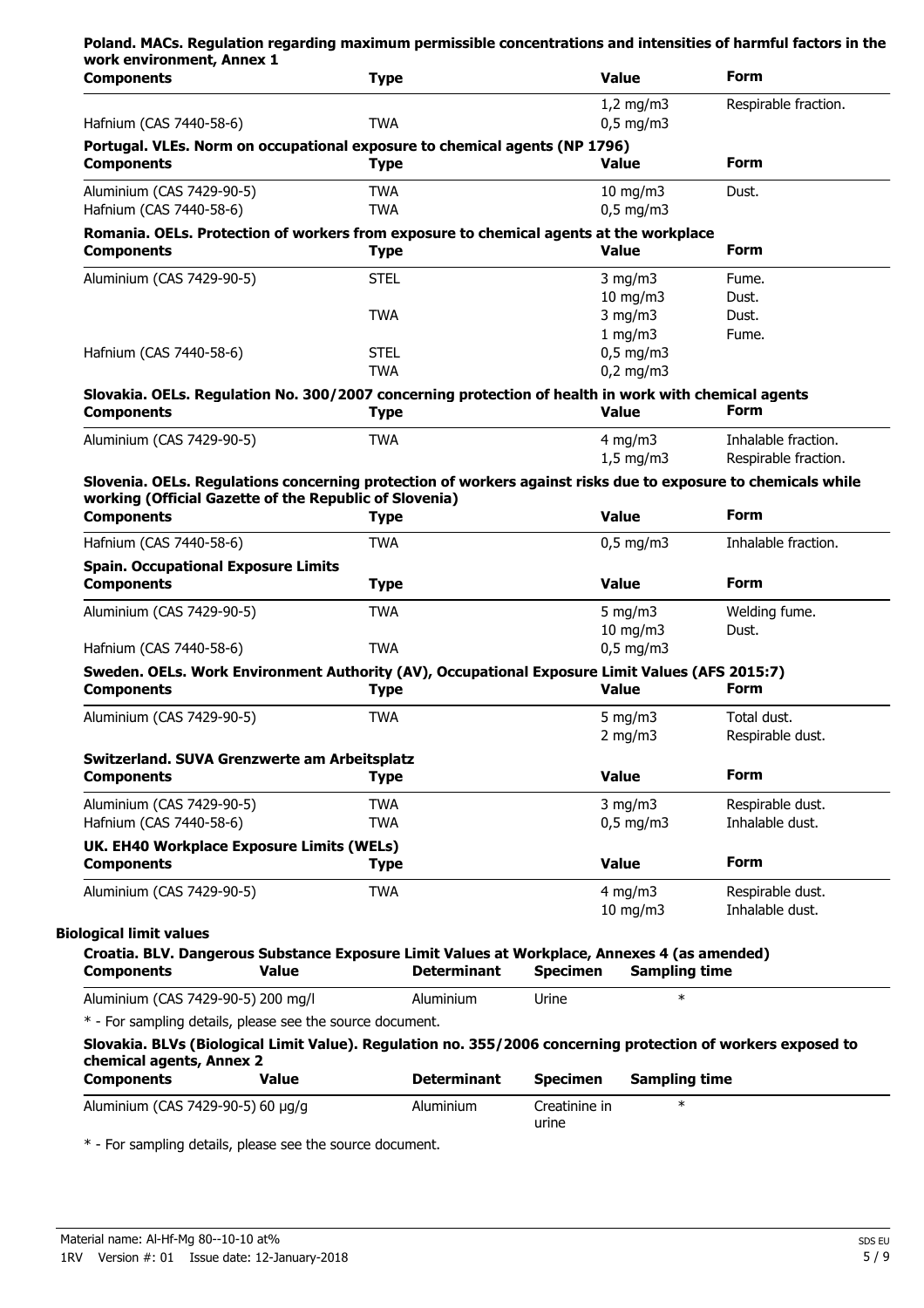| Switzerland. BAT-Werte (Biological Limit Values in the Workplace as per SUVA)<br><b>Components</b> | <b>Value</b>         | <b>Determinant</b>                                                        | <b>Specimen</b>        | <b>Sampling time</b>                                                                                                                                                                                                                                                                                                                                                                                   |
|----------------------------------------------------------------------------------------------------|----------------------|---------------------------------------------------------------------------|------------------------|--------------------------------------------------------------------------------------------------------------------------------------------------------------------------------------------------------------------------------------------------------------------------------------------------------------------------------------------------------------------------------------------------------|
| Aluminium (CAS 7429-90-5) 60 µg/g                                                                  |                      | Aluminium                                                                 | Creatinine in<br>urine | $\ast$                                                                                                                                                                                                                                                                                                                                                                                                 |
| * - For sampling details, please see the source document.                                          |                      |                                                                           |                        |                                                                                                                                                                                                                                                                                                                                                                                                        |
| <b>Recommended monitoring</b><br>procedures                                                        |                      | Follow standard monitoring procedures.                                    |                        |                                                                                                                                                                                                                                                                                                                                                                                                        |
| <b>Derived no effect levels</b><br>(DNELs)                                                         | Not available.       |                                                                           |                        |                                                                                                                                                                                                                                                                                                                                                                                                        |
| <b>Predicted no effect</b><br>concentrations (PNECs)                                               | Not available.       |                                                                           |                        |                                                                                                                                                                                                                                                                                                                                                                                                        |
| 8.2. Exposure controls                                                                             |                      |                                                                           |                        |                                                                                                                                                                                                                                                                                                                                                                                                        |
| <b>Appropriate engineering</b><br>controls                                                         |                      |                                                                           |                        | Good general ventilation (typically 10 air changes per hour) should be used. Ventilation rates should<br>be matched to conditions. If applicable, use process enclosures, local exhaust ventilation, or other<br>engineering controls to maintain airborne levels below recommended exposure limits. If exposure<br>limits have not been established, maintain airborne levels to an acceptable level. |
| Individual protection measures, such as personal protective equipment                              |                      |                                                                           |                        |                                                                                                                                                                                                                                                                                                                                                                                                        |
| <b>General information</b>                                                                         |                      | with the supplier of the personal protective equipment.                   |                        | Personal protection equipment should be chosen according to the CEN standards and in discussion                                                                                                                                                                                                                                                                                                        |
| Eye/face protection                                                                                |                      | Wear safety glasses with side shields (or goggles).                       |                        |                                                                                                                                                                                                                                                                                                                                                                                                        |
| <b>Skin protection</b>                                                                             |                      |                                                                           |                        |                                                                                                                                                                                                                                                                                                                                                                                                        |
| - Hand protection                                                                                  | supplier.            |                                                                           |                        | Wear appropriate chemical resistant gloves. Suitable gloves can be recommended by the glove                                                                                                                                                                                                                                                                                                            |
| - Other                                                                                            |                      | Wear suitable protective clothing.                                        |                        |                                                                                                                                                                                                                                                                                                                                                                                                        |
| <b>Respiratory protection</b>                                                                      |                      | In case of insufficient ventilation, wear suitable respiratory equipment. |                        |                                                                                                                                                                                                                                                                                                                                                                                                        |
| <b>Thermal hazards</b>                                                                             |                      | Wear appropriate thermal protective clothing, when necessary.             |                        |                                                                                                                                                                                                                                                                                                                                                                                                        |
| <b>Hygiene measures</b>                                                                            | remove contaminants. |                                                                           |                        | Always observe good personal hygiene measures, such as washing after handling the material and<br>before eating, drinking, and/or smoking. Routinely wash work clothing and protective equipment to                                                                                                                                                                                                    |
| <b>Environmental exposure</b><br>controls                                                          |                      |                                                                           |                        | Inform appropriate managerial or supervisory personnel of all environmental releases.                                                                                                                                                                                                                                                                                                                  |

# **SECTION 9: Physical and chemical properties**

### **9.1. Information on basic physical and chemical properties**

## **Appearance**

| <b>Physical state</b>                             | Solid.                        |
|---------------------------------------------------|-------------------------------|
| Form                                              | Solid.                        |
| Colour                                            | Not available.                |
| Odour                                             | Not available.                |
| <b>Odour threshold</b>                            | Not available.                |
| рH                                                | Not available.                |
| <b>Melting point/freezing point</b>               | 651 °C (1203,8 °F) estimated  |
| <b>Initial boiling point and</b><br>boiling range | 1100 °C (2012 °F) estimated   |
| <b>Flash point</b>                                | 500,0 °C (932,0 °F) estimated |
| <b>Evaporation rate</b>                           | Not available.                |
| Flammability (solid, gas)                         | Not available.                |
| Upper/lower flammability or explosive limits      |                               |
| Flammability limit - lower Not available.<br>(%)  |                               |
| <b>Flammability limit -</b><br>upper $(\% )$      | Not available.                |
| <b>Vapour pressure</b>                            | 0,00001 hPa estimated         |
| <b>Vapour density</b>                             | Not available.                |
| <b>Relative density</b>                           | Not available.                |
| Solubility(ies)                                   |                               |
| Solubility (water)                                | Not available.                |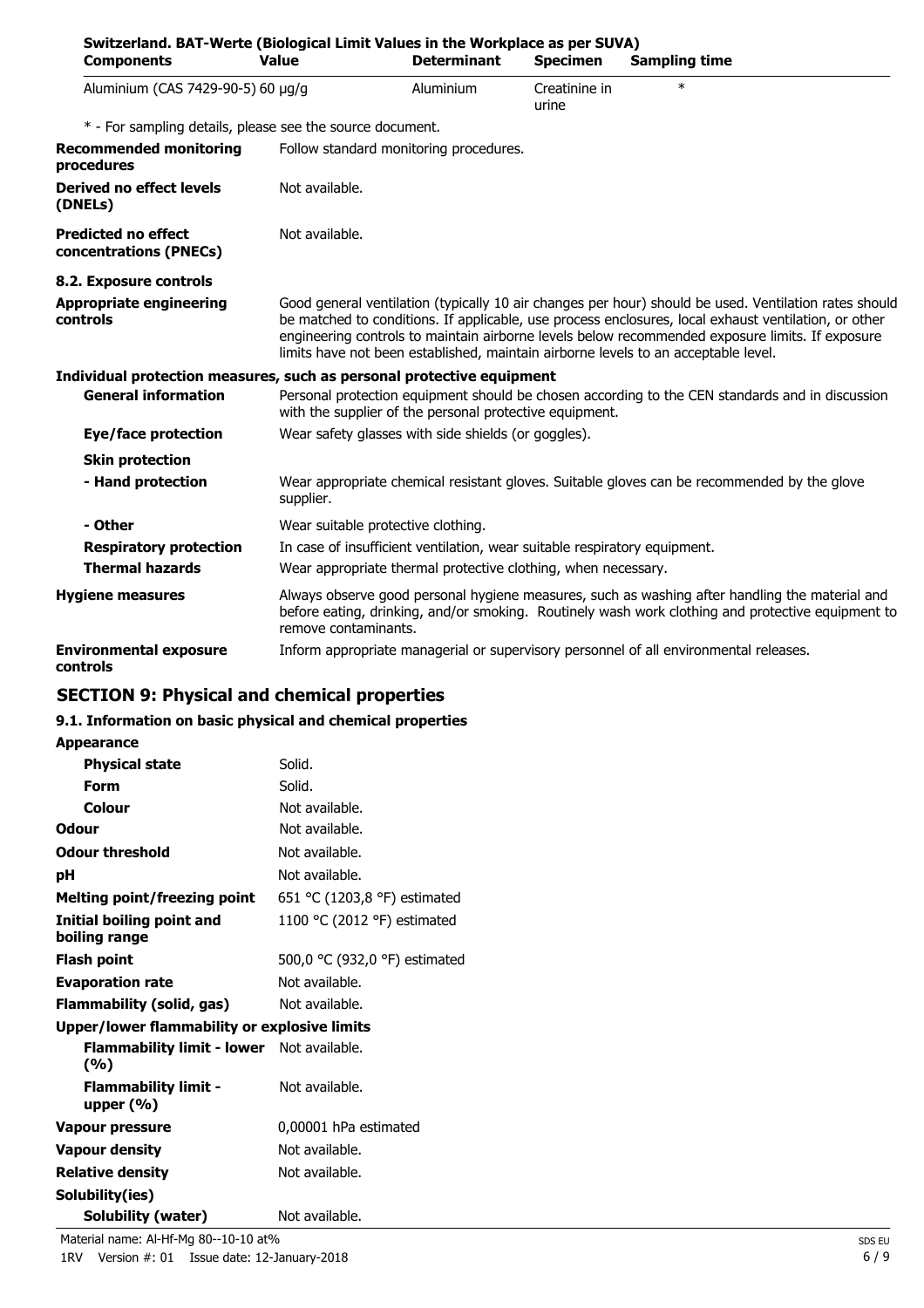| Not available.          |
|-------------------------|
| 20 °C (68 °F) estimated |
| Not available.          |
| Not available.          |
| Not explosive.          |
| Not oxidising.          |
|                         |
| 7,16 g/cm3 estimated    |
| 7,16 estimated          |
|                         |

# **SECTION 10: Stability and reactivity**

| 10.1. Reactivity                            | The product is stable and non-reactive under normal conditions of use, storage and transport. |
|---------------------------------------------|-----------------------------------------------------------------------------------------------|
| 10.2. Chemical stability                    | Material is stable under normal conditions.                                                   |
| 10.3. Possibility of hazardous<br>reactions | No dangerous reaction known under conditions of normal use.                                   |
| 10.4. Conditions to avoid                   | Contact with incompatible materials.                                                          |
| 10.5. Incompatible materials                | Strong oxidising agents. Chlorine.                                                            |
| 10.6. Hazardous<br>decomposition products   | No hazardous decomposition products are known.                                                |

# **SECTION 11: Toxicological information**

| <b>General information</b>                                   | Occupational exposure to the substance or mixture may cause adverse effects.                                           |
|--------------------------------------------------------------|------------------------------------------------------------------------------------------------------------------------|
| <b>Information on likely routes of exposure</b>              |                                                                                                                        |
| <b>Inhalation</b>                                            | Prolonged inhalation may be harmful.                                                                                   |
| <b>Skin contact</b>                                          | No adverse effects due to skin contact are expected.                                                                   |
| Eye contact                                                  | Direct contact with eyes may cause temporary irritation.                                                               |
| <b>Ingestion</b>                                             | May cause discomfort if swallowed. However, ingestion is not likely to be a primary route of<br>occupational exposure. |
| <b>Symptoms</b>                                              | Exposure may cause temporary irritation, redness, or discomfort.                                                       |
| 11.1. Information on toxicological effects                   |                                                                                                                        |
| <b>Acute toxicity</b>                                        | No data available.                                                                                                     |
| <b>Skin corrosion/irritation</b>                             | Due to partial or complete lack of data the classification is not possible.                                            |
| Serious eye damage/eye<br>irritation                         | Due to partial or complete lack of data the classification is not possible.                                            |
| <b>Respiratory sensitisation</b>                             | Due to partial or complete lack of data the classification is not possible.                                            |
| <b>Skin sensitisation</b>                                    | Due to partial or complete lack of data the classification is not possible.                                            |
| <b>Germ cell mutagenicity</b>                                | Due to partial or complete lack of data the classification is not possible.                                            |
| Carcinogenicity                                              | Due to partial or complete lack of data the classification is not possible.                                            |
| at work (as amended)                                         | Hungary. 26/2000 EüM Ordinance on protection against and preventing risk relating to exposure to carcinogens           |
| Not listed.                                                  |                                                                                                                        |
| <b>Reproductive toxicity</b>                                 | Due to partial or complete lack of data the classification is not possible.                                            |
| Specific target organ toxicity<br>- single exposure          | Due to partial or complete lack of data the classification is not possible.                                            |
| <b>Specific target organ toxicity</b><br>- repeated exposure | Due to partial or complete lack of data the classification is not possible.                                            |
| <b>Aspiration hazard</b>                                     | Due to partial or complete lack of data the classification is not possible.                                            |
| Mixture versus substance<br>information                      | No information available.                                                                                              |
| <b>Other information</b>                                     | Not available.                                                                                                         |
| <b>SECTION 12: Ecological information</b>                    |                                                                                                                        |

| 12.1. Toxicity                         | Very toxic to aguatic life with long lasting effects.      |
|----------------------------------------|------------------------------------------------------------|
| 12.2. Persistence and<br>degradability | No data is available on the degradability of this product. |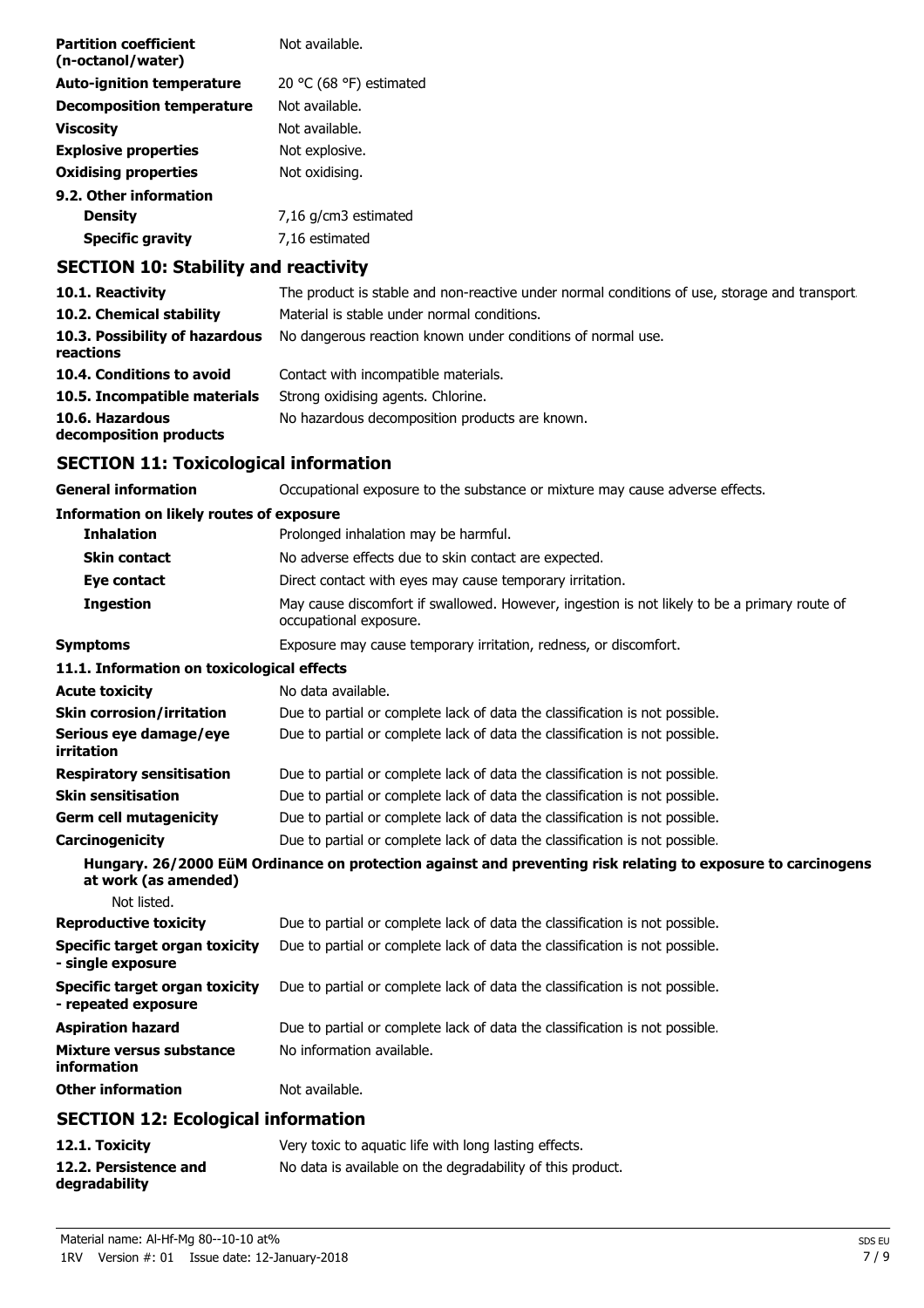| 12.3. Bioaccumulative<br>potential                        | No data available.                                                                                                                                                                         |
|-----------------------------------------------------------|--------------------------------------------------------------------------------------------------------------------------------------------------------------------------------------------|
| <b>Partition coefficient</b><br>n-octanol/water (log Kow) | Not available.                                                                                                                                                                             |
| <b>Bioconcentration factor (BCF)</b>                      | Not available.                                                                                                                                                                             |
| 12.4. Mobility in soil                                    | No data available.                                                                                                                                                                         |
| 12.5. Results of PBT<br>and vPvB<br>assessment            | Not available.                                                                                                                                                                             |
| 12.6. Other adverse effects                               | No other adverse environmental effects (e.g. ozone depletion, photochemical ozone creation<br>potential, endocrine disruption, global warming potential) are expected from this component. |

# **SECTION 13: Disposal considerations**

### **13.1. Waste treatment methods**

| <b>Residual waste</b>                  | Dispose of in accordance with local regulations. Empty containers or liners may retain some product<br>residues. This material and its container must be disposed of in a safe manner (see: Disposal<br>instructions).                                                                                                                            |
|----------------------------------------|---------------------------------------------------------------------------------------------------------------------------------------------------------------------------------------------------------------------------------------------------------------------------------------------------------------------------------------------------|
| <b>Contaminated packaging</b>          | Since emptied containers may retain product residue, follow label warnings even after container is<br>emptied. Empty containers should be taken to an approved waste handling site for recycling or<br>disposal.                                                                                                                                  |
| EU waste code                          | The Waste code should be assigned in discussion between the user, the producer and the waste<br>disposal company.                                                                                                                                                                                                                                 |
| <b>Disposal</b><br>methods/information | Collect and reclaim or dispose in sealed containers at licensed waste disposal site. Do not allow this<br>material to drain into sewers/water supplies. Do not contaminate ponds, waterways or ditches with<br>chemical or used container. Dispose of contents/container in accordance with<br>local/regional/national/international regulations. |
| <b>Special precautions</b>             | Dispose in accordance with all applicable regulations.                                                                                                                                                                                                                                                                                            |

# **SECTION 14: Transport information**

### **ADR**

14.1. - 14.6.: Not regulated as dangerous goods.

# **RID**

14.1. - 14.6.: Not regulated as dangerous goods.

#### **ADN**

14.1. - 14.6.: Not regulated as dangerous goods.

# **IATA**

14.1. - 14.6.: Not regulated as dangerous goods.

#### **IMDG**

14.1. - 14.6.: Not regulated as dangerous goods.

## **SECTION 15: Regulatory information**

**15.1. Safety, health and environmental regulations/legislation specific for the substance or mixture**

### **EU regulations**

**Regulation (EC) No. 1005/2009 on substances that deplete the ozone layer, Annex I and II, as amended** Not listed.

**Regulation (EC) No. 850/2004 On persistent organic pollutants, Annex I as amended**

Not listed.

**Regulation (EU) No. 649/2012 concerning the export and import of dangerous chemicals, Annex I, Part 1 as amended**

Not listed.

**Regulation (EU) No. 649/2012 concerning the export and import of dangerous chemicals, Annex I, Part 2 as amended**

Not listed.

**Regulation (EU) No. 649/2012 concerning the export and import of dangerous chemicals, Annex I, Part 3 as amended**

Not listed.

**Regulation (EU) No. 649/2012 concerning the export and import of dangerous chemicals, Annex V as amended** Not listed.

**Regulation (EC) No. 166/2006 Annex II Pollutant Release and Transfer Registry, as amended** Not listed.